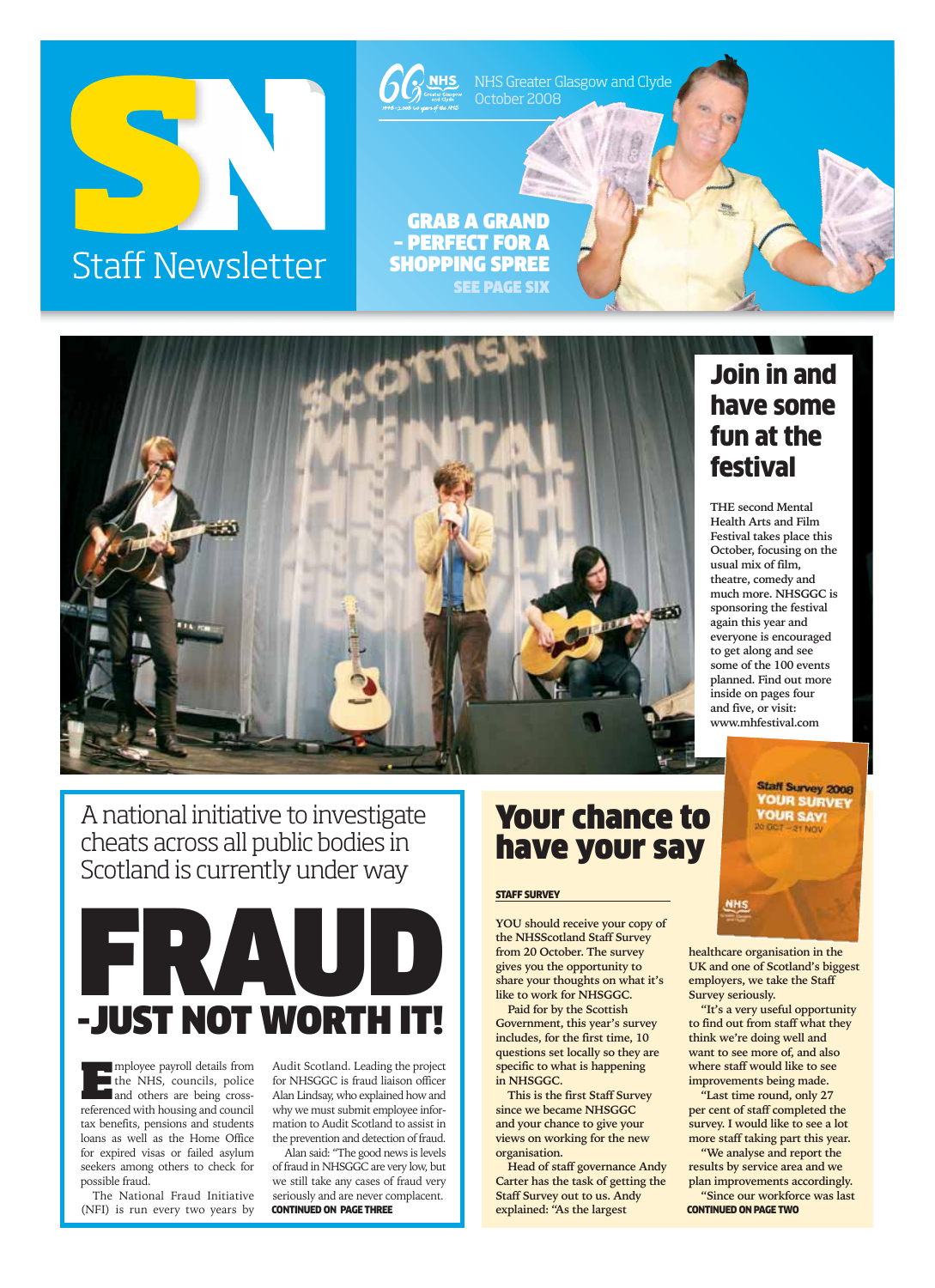# Dates for the diary

#### Scottish Mental Health Arts & Film Festival

1-19 October Various events taking place throughout Scotland. **For further information, visit: www.mhfestival.com** 

#### World Mental Health Day 10 October

**Find out more at: www.wfmh.com/wmhday /about.html**

#### Board Meeting 21 October

Dalian House, Glasgow The next board meeting takes place at Dalian House on 21 October at 9.30am.

#### International Breast Cancer Awareness Month **October**

**Find out more at: www.breastcancer campaign.org**

#### Wear It Pink Day 31 Octobe

Dare friends, family and colleagues to Wear It Pink and donate £2 to Breast Cancer Campaign to help beat breast cancer. Register at: www.breastcancer campaign.org Remember to take photos if you get involved and send them to SN telling us what you did and how much you raised.

#### Childhood Obesity: Working Together for a Healthier Future 10 November

Balmoral Hotel, Edinburgh The one-day conference will examine how the Scottish

Government intends to tackle increasing rates of child obesity through the Healthy Eating, Active Living Action Plan and the broader strategy for a healthier Scotland. NHS cost £199. **For further information, tel: 0131 272 2133 or email: childobesity@ holyrood.com**

#### Working Together, Achieving More 17 November Norton House Hotel,

**Edinburgh** This first NHSScotland Counter Fraud Conference hopes to bring together everyone connected to the health service who has an interest in countering healthcare fraud. **To register, contact Andrew Barker, tel: 0131 275 7749 or email: andrew.barker@shsc. csa.scot.nhs.uk**

#### Scottish Primary Health Care Conference and **Exhibition**

17 & 18 November Glasgow Royal Concert Hall The conference will enable

you to update your knowledge through a mix of presentations and practical sessions, as well as providing you with an excellent networking opportunity. Please register by 3 November. **For further information, visit: www.scottish primaryhealthcare.co.uk or tel: 0141 201 9353/9264.**

Staff Newsletter is written by staff for staff with the full support of the Area Partnership Forum

We appreciate all of our readers' efforts and contributions.  $\overline{\text{P}}$  send articles, letters and photographs to: **Address:**NHSGGC Communications, Staff Newsletter, NHS Greater Glasgow & Clyde, 350 St Vincent Street, Glasgow G3 8YZ

**email:** staffnewsletter@ggc.scot.nhs.uk **Telephone:** 0141 201 4995

Staff Newsletter is designed by Connect Communications www.connectcommunications.co.uk

#### CONTINUED FROM PAGE ONE

surveyed, there have been a number of new initiatives in staff communications, learning and education and the development of new HR policies."

Andy continued: "In the last survey, we were told that less than a third of staff were confident that their ideas and suggestions were being listened to.

"Following this feedback, we introduced the Ideas in Action Award Scheme so staff have the opportunity to communicate ideas at any time. Three great ideas were celebrated in the last edition of *Staff Newsletter*."

This year's Staff Survey is shorter than previously and should take no more than 10 minutes to complete, but as many responses as possible are needed to ensure the views acted on are representative of all staff. All staff are urged to complete and return the survey ASAP and before the 21 November deadline.

The survey will ask for your views on a range of issues such as training and development, pay and benefits, as well as work-life balance. Feedback on these issues will help us to see where we are doing well and also where further changes need to be made to improve our ways of working.

going through substantial change over the coming years and it's important for staff to let us know how they want to be kept up to date with developments and how they want to be treated as progress is made.

Completing the Staff Survey will help us to help you." Employee director Donald Sime added: "This is the perfect opportunity for staff to feed back to the organisation directly and to influence progress and change, so that NHSGGC becomes an exemplar employer."

To find out more  $\omega$  about the Staff<br>Survey, you can contact Survey, you can contact Rachel Fishlock at: rachel.fishlock@ggc.scot. nhs.uk or tel: 0141 201 4431. Alternatively, visit the HR – Staff Governance pages on

StaffNet.

Andy added: "The feedback from the Staff Survey informs the Staff Governance Action Plan for the next year so it does have far-reaching implications which staff should be aware of.

"That Action Plan prioritises a programme of work around people management policies and practices. This is not a tick box exercise, it's an important piece of work which we in Staff Governance are proud to be leading."

All staff should take time to fill in the questionnaire online through StaffNet or via the paper copies that will be circulated.

The Staff Survey is supported by the Area Partnership Forum. Royal College of Nursing lead steward Ross McCulloch said: "NHSGGC will be



Andy Carter

# **Have you discussed and agreed your KSF based PDP with your Manager?**

**All staff covered by Agenda for Change must have their Personal Development Plans in place by 31 December 2008.**

> If you still don't have your PDP agreed (or have the meeting date organised), speak with your manager in the first instance and contact either:

June Livingstone tel: 0141 201 4303 (14303) or email june.livingstone@ggc.scot.nhs.uk or

Marion Henderson tel: 0141 201 1292 (61292) or email marion.henderson@ggc.scot.nhs.uk for further information.

2 **SN**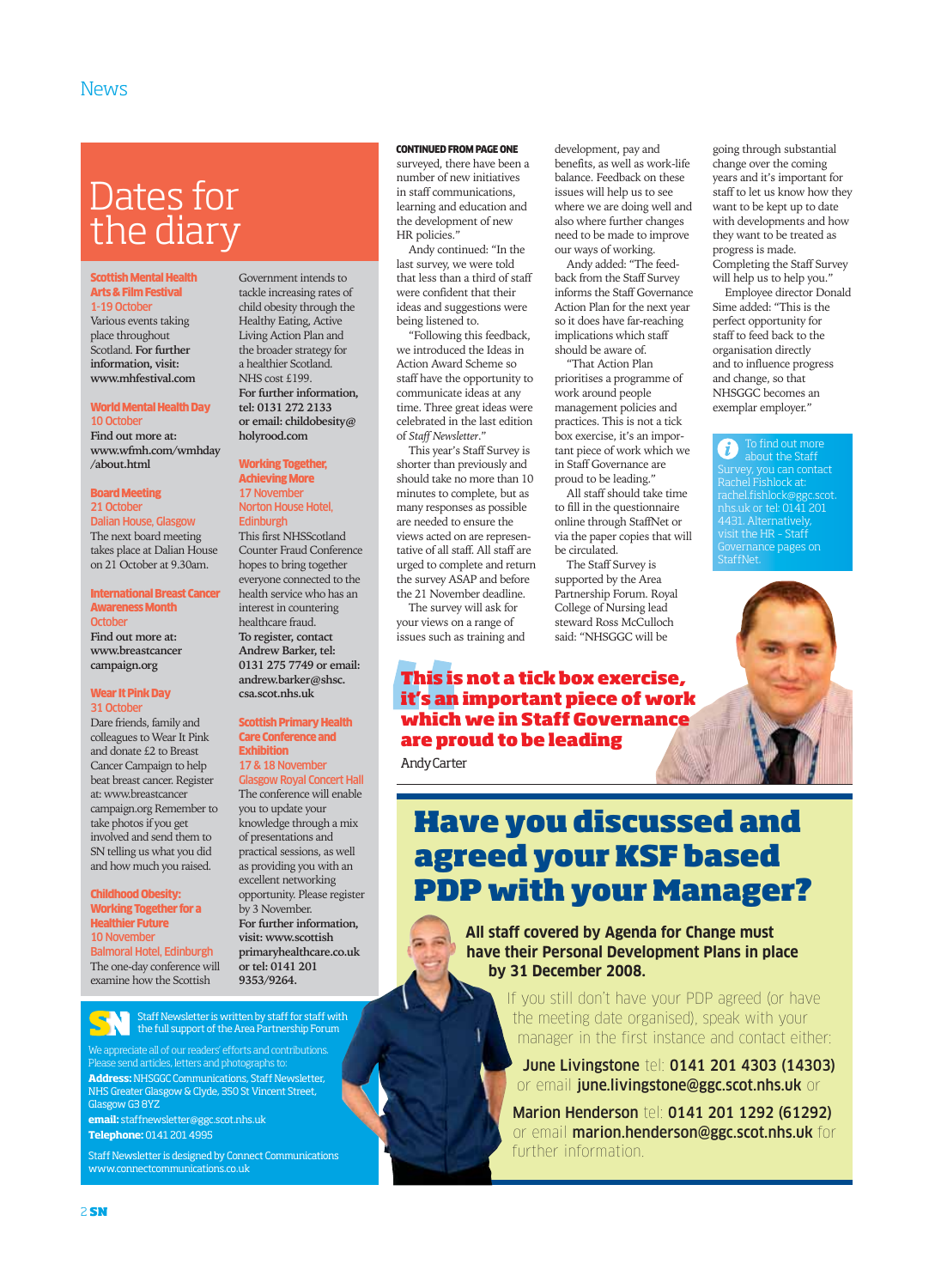### Health staff urged to set example and protect themselves from the virus

# Big push to beat the i menace

ALL healthcare workers are being urged to have their annual flu jab to set an example to vulnerable patients as part of the Scottish Government's annual winter flu campaign.

As a major target of the Scottish Government's flu campaign this year, all staff are reminded that preventing flu among healthcare workers also helps to prevent the spread of the virus around healthcare premises, protect patients and ensure a healthy NHS workforce during the winter months.

The theme of this year's campaign is "Protect yourself – flu is more serious than you think" and is part of a new three-year campaign strategy which aims to raise awareness of the seriousness of flu and encourage an increase in uptake of the vaccine.

The flu vaccination is free for healthcare workers, so if you are involved in the care of patients at GP practices, in hospitals or in residential care homes, contact your occupational health department about having a jab. If you work in primary care or social care, speak to your employer.

Our own occupational health service (OHS) is offering everyone the opportunity to get their jab at clinics open from 9am until 4pm Monday to Friday across NHSGGC.

Check StaffNet > Hot Topic > Flu Vac for details.

Open clinics are also being programmed into the Yorkhill site and other areas. Further information will be available on StaffNet. Two roving teams in the North and South of the city will cover ward areas, dining rooms and outlying areas where accessing local OH departments are difficult. The South team will also cover Clyde.

Public health consultant Syed Ahmed said: "Clinical staff play a vital role in reminding patients to have their annual jab. The best way to encourage others to have the jab is to lead by example and make sure we are also protected by having the vaccine."

A local NHSGGC helpline has been set up within the OHS and is available from the beginning of October, Monday to Friday (8.30am-4pm), tel: 0141 201 0455. This will allow staff to access information on where clinics are available and access the flu jab more readily.

For general information about the flu vaccination, visit: www.infoscotland.com/flu or contact the NHS Helpline, tel: 0800 22 44 88 (8am-10pm, seven days a week).



#### CONTINUED FROM PAGE ONE

"Even if the fraud is against another organisation, it could still result in disciplinary action."

The first step in the process is for all public bodies to submit personal data and info from payroll. This is already under way.

Alan added: "Obviously sharing personal information is a concern for us all – both as an organisation and as individuals.

"Protecting personal information is a major issue, so all due care is taken so this is done in the most



#### **Fraud is a serious issue. This initiative is specifically looking for those who commit fraud against public bodies**

#### Alan Lindsay

secure way electronically. No information is kept or sent on disk."

Once all public sector organisations have submitted their information, Audit Scotland begins to look for "matches". Any matches found will be reported back to NHSGGC in January next year.

"We have a duty to investigate any matches that show up with any of our employees and this can be anything from benefits claims, applications

for the blue badge disabled scheme, or claiming sickness benefit from another organisation while working for the NHS," Alan explained.

"The majority of cases have perfectly innocent explanations and are normally cleared quite quickly.

"However, while we received positive assurance from the NFI last time that NHSGGC had few cases of fraud in the organisation, a couple of matches did result in

further investigation and the dismissal of the employees involved.

Alan added: "Fraud is a serious issue and this initiative is specifically looking for those who commit fraud against public bodies.

"If it is proven that they have, then they could face disciplinary action. If you commit fraud, make no mistake: you are going to be caught."

 $\vec{u}$ ) StaffNet – Finance section. http://staffnet/Corporate+ Services/Finance/Finance\_ NFI\_MJG\_280808.htm Or visit: www.auditscotland.gov.uk /work/nfi.php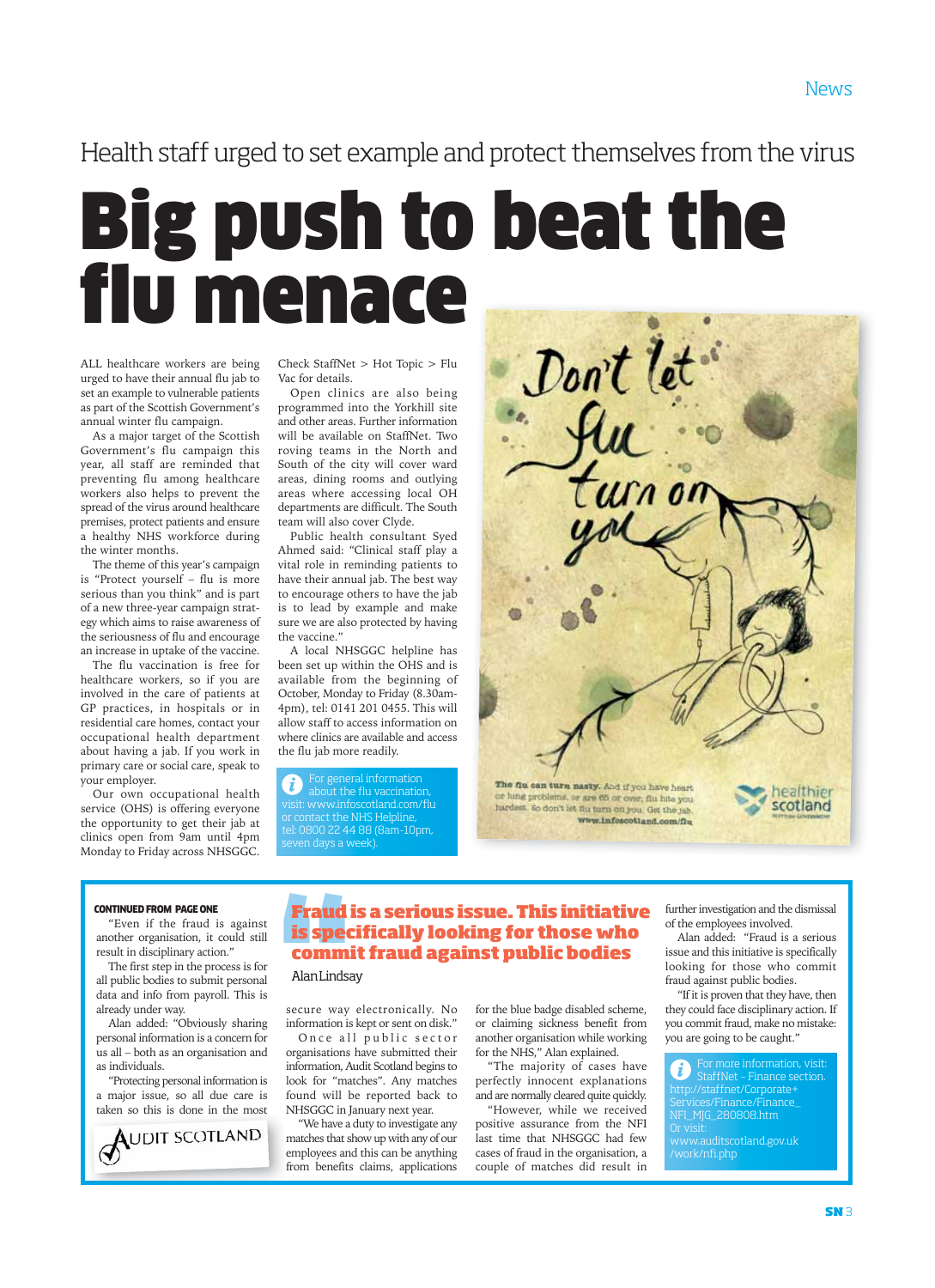# Pioneering MRI project could revolutionise treatment

# Stroke research funding boost

**A PIONEERING NHSGGC research project, which could revolutionise the diagnosis and treatment of stroke patients, has received a major funding boost from Scottish Enterprise.**

**The work, which is being taken forward by a team based at the Institute of Neurological Sciences on the Southern General site, involves a new way of using MRI scans to identify healthy brain tissue.** 

**If successful, the technique could open up the possibility of using a whole new range of drugs to treat stroke rather than the existing treatment, which simply opens up the blood vessels to increase blood flow.** 

**It also has the potential to improve the diagnosis and management of other conditions such as heart attacks, cancerous tumours and epilepsy.** 

**Dr Celestine Santosh, the consultant neuroradiologist who is leading the research, said: "When people have a certain type of stroke, the blood supply to the brain is cut off and the brain tissue starts to die due to lack of oxygen.** 

**"At the moment, we can't accurately pinpoint which tissues are still alive or in the process of dying using MRI.** 

**"However, we have found that if we give people oxygen during an MRI scan we can monitor changes in the way their brain tissue reacts to the** **oxygen which tells us whether the tissue is alive or dead.** 

**"If we can identify live tissue we can then target treatment using certain drugs which help protect the brain cells or neurons."**

**Initial results using oxygen inhaled through a mask have been very promising and the team now want to see if they can replicate this success by using an alternative technique which involves injecting people with a special oxygen-carrying liquid called PFC.** 

**Dr Santosh said: "The £245,000 'Proof of Concept' award from Scottish Enterprise will allow us to employ a full-time researcher to carry out further research using PFC. If this is successful, we could start patient trials within the next few years.**

**"This project is a real team effort and we simply wouldn't have got to this exciting stage without the ongoing support of Scottish Enterprise, Glasgow University, Scottish Health Innovations and colleagues within the Diagnostics Directorate, Clinical Physics and Research and Development."**

To find out how Scottish Health Innovations Ltd (SHIL) could help you develop and market a new treatment, service or product, contact one of their advisers, tel: 0141 248 7334.



Dr Celestine Santosh is leading the pioneering MRI research

# MUSIC LAUGH

Big names, art shows, music, discussid galore as Europe's biggest mental heal another year of engaging the public a

**EROPE'S** biggest mental<br>health arts festival has opened<br>and, once again, NHSGGC is<br>one of its leading supporters **health arts festival has opened and, once again, NHSGGC is one of its leading supporters. This is the second Scottish Mental Health Arts and Film Festival with more than 100**

**events taking place throughout Greater Glasgow and Clyde and beyond. The aim of the multi-arts**

**festival is to focus on audiences' existing interests in film, theatre, comedy, music, literature and visual arts, and use them to tackle stigma and engage people.**

**Many leading artists are supporting the festival, including singer-songwriter Carole Laula and writers Liz Lochead, Denise Mina and Tom Leonard.**

**"Music Like a Vitamin" at the ABC in Glasgow sees some of Scotland's best musicians performing both individually and together over two nights. Film screenings include Sweet Sixteen, I for India and Joy Division and there are theatre performances and discussions of One Flew Over the Cuckoo's Nest, My Life with Kenneth Williams, and hardhitting contemporary Scottish play Fleeto.**

**Festival director and health improvement lead for NHSGGC's Mental Health Partnership Lee Knifton said: "We intend to achieve social change by engaging the media, the public and the arts community in a dialogue about mental health issues.**

**"The festival has inspired artists, writers, musicians and academics to generously donate their time to develop wonderful**

**creative projects." Anne Hawkins, director of NHSGGC's Mental Health Partnership, added:**

**"As one of the lead partners in the development of the festival, we are delighted to continue a leadership role into 2008 as the festival establishes a national and international presence.**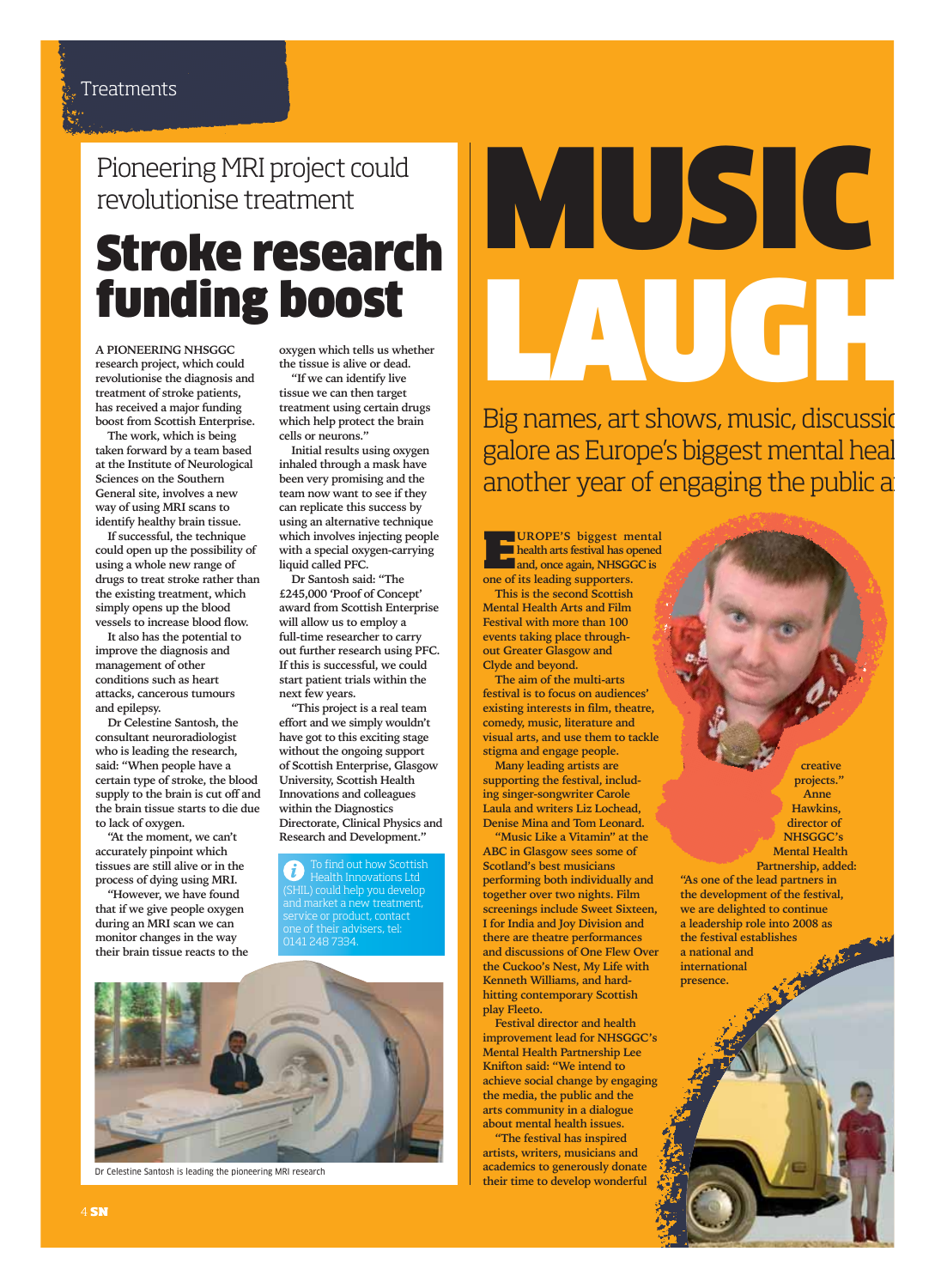Festival

# AND HTER

# ons and films lth festival begins nd the media

**"NHSGGC is determined to address the stigma and discrimination associated with mental health problems, and to address the inequalities in mental health and wellbeing that are experienced by the whole population.**

**"The arts provide a way of exploring mental health issues in depth, challenging misconceptions, and engaging us emotionally.** 

**"The festival has helped us to forge meaningful links with a wide range of arts and voluntary organisations. We are delighted with the range of events that are taking place across Greater Glasgow and Clyde this year using film, theatre, literature and music.** 

**"It is heartening to see the wide involvement from**

**later life groups, children and families and ethnic minority communities all participating in creative partnerships."**

m



#### **Like a vitamin**

On 9-10 October, the festival features Rod Jones (Idlewild) with Norman Blake (Teenage Fanclub), Sons and Daughters and Twilight Sad. Also featured are Kenny Anderson (King Creosote), Emma Pollock (Delgados), Future Pilot AKA vs Concerto Caledonia, featuring Duglas T Stewart (BMX Bandits) and Alasdair Roberts, Jenny Reeve's Strike the Colours, The Phantom Band and Kim Edgar at the ABC, Glasgow.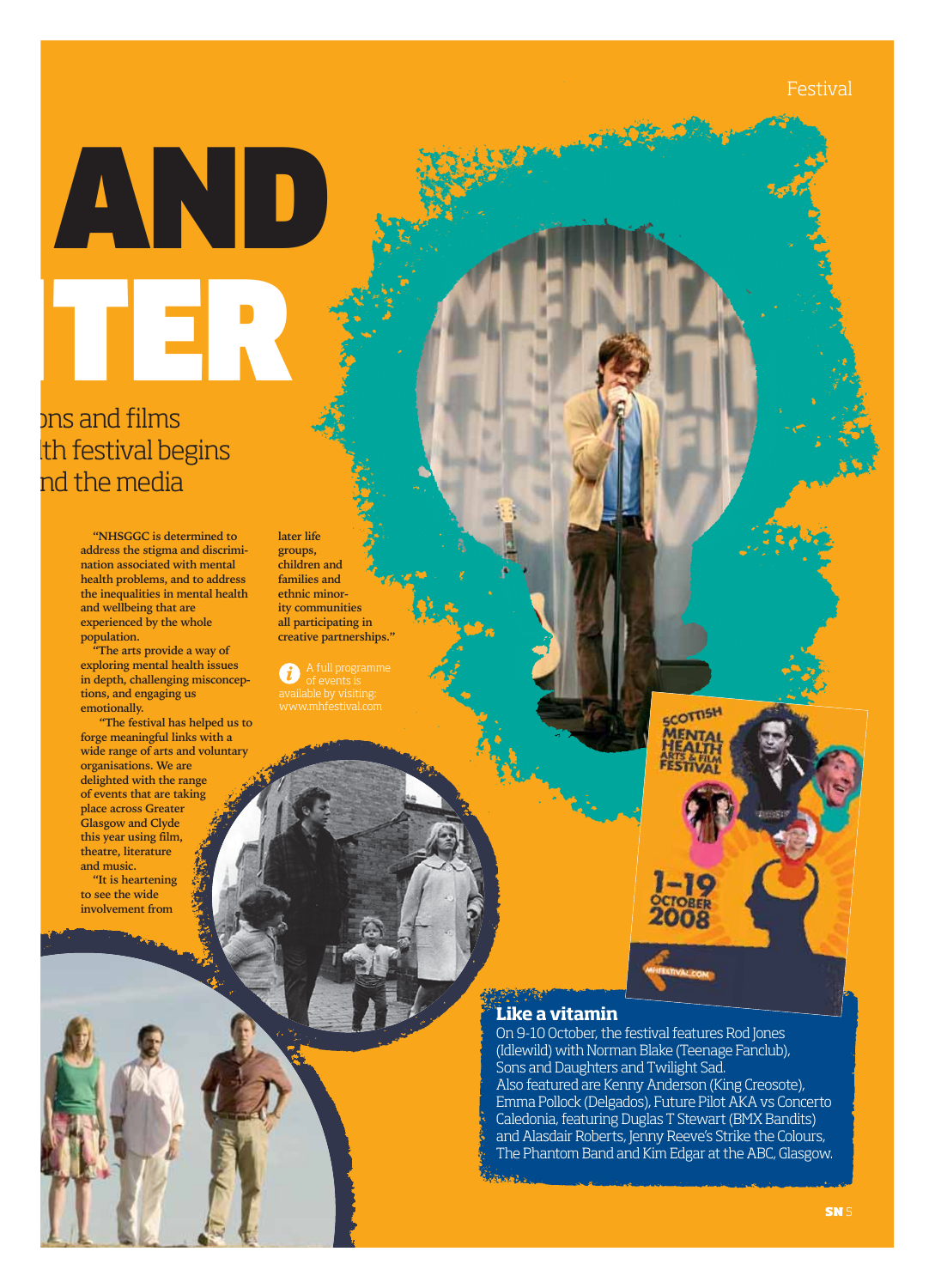#### Competition

# Your chance to grab a grand!

#### **COMPETITION**

YES folks, we've another £1000 to give away, thanks to our fantastic sponsors at the Appeals Society and Staff Lottery.

Staff Lottery has been giving away money to its monthly lottery winners and gearing up for the next big draw when one lucky person could win £15,000!

Joining couldn't be easier. For a small fee, you can buy up to 10

## **Win with SN**

For a chance to win the £1000 giveaway with SN this month, just tell us:

When does the Staff Survey run from? Q

Email your answer (you'll find it inside this issue) to: staffnewsletter@ggc.scot.nhs.uk by 27 October.

benefits.co.uk

numbers which gives you the chance to win every month. Twice a year, two mega draws are played when you can win up to £15,000. For more information on the lottery, visit: www.nhsstaff

To join or increase your chances of winning if you are already in the draw, contact Isobel Huk, Staff Lottery, Room 420, Walton Annexe, GRI, tel: 0141 211 5850 or email: isobel.huk@ggc.scot.nhs.uk

When emailing your answer, please state your work location. The competition is open to all employees of NHSGGC. Winners must be available for publicity and their details will be printed in future issues of SN. Only one entry per person.



# New training plan for dental students

#### TRAINEES

AN innovative two-year fixed-term programme will now see dental nurse trainees benefit from practical experience.

This will take place within community dental clinics, the Glasgow Dental Hospital and general dental practices while they attend the West of Scotland Centre for Postgraduate Dental Education on day release.

All dental nurse trainees will now have clinical exposure to primary and secondary care services, supervised by the Oral Health Directorate team and supported by NHS Education for Scotland (NES) teaching staff.

Thirty dental nurses started the programme at the beginning of September with annual intakes of 30 planned for the future, enhancing the supply of dental nurses who can work in a variety of settings.

As General Dental Council (GDC) registration is now mandatory, all our trainees will meet GDC requirements by completing a record of experience in clinical practice and passing the National Examination Board for Dental Nurses examination at the end of the programme.



# Meeting patient needs

#### EQUALITY PLAN

**OUR newly published Communication Support and Language Plan is now ready following consultation. It aims to help those patients who have difficulty explaining to staff what is wrong with them or a member of their family.** 

**There are many reasons why someone might find themselves in this situation:**

**• English is not their first language**

**• they have a visual impairment, are deaf or hard of hearing • a condition such as a stroke** 

**or having learning difficulties makes communication hard • they have difficulty reading.**

**"We would like to thank everyone who has taken part in**

**the consultation process and the plan will continue to be developed," said Jac Ross of the Corporate Inequalities Team. "Communication difficulties**

## Lynn's on her bike!

**LYNN Macdonald from the Dental Hospital is jumping on her new bike – courtesy of SN and Dales Cycles, which offered us a brand new Giant Rock bike to give away in the June-July issue.**

**On top of this, Cyclescheme, which operates our cycle to work scheme, has also given Lynn £200 worth of cycling accessories.**

**Our lucky runner-up was Donna MacKenzie from the Western who won £100 worth of vouchers from Alpine Bikes.**

**Congratulations and happy cycling to both!**



**can have real consequences for patients' health and the services they receive. Many patients miss appointments or are unable to access services because of the language barrier. It is also frustrating for staff who find themselves unable to communicate with their patients."**

**The plan aims to ensure a more efficient and co-ordinated approach to provide communication support. The areas for action are currently being agreed. These include: • ensuring that patients are assessed for their communication support needs • increasing the availability and range of interpreting, translation, and communication support services** 

**• improving the availability and range of patient information in accessible formats.** 

The Communication Support and Language Plan is available on the Equalities in Health website at: www.equality.scot.nhs.uk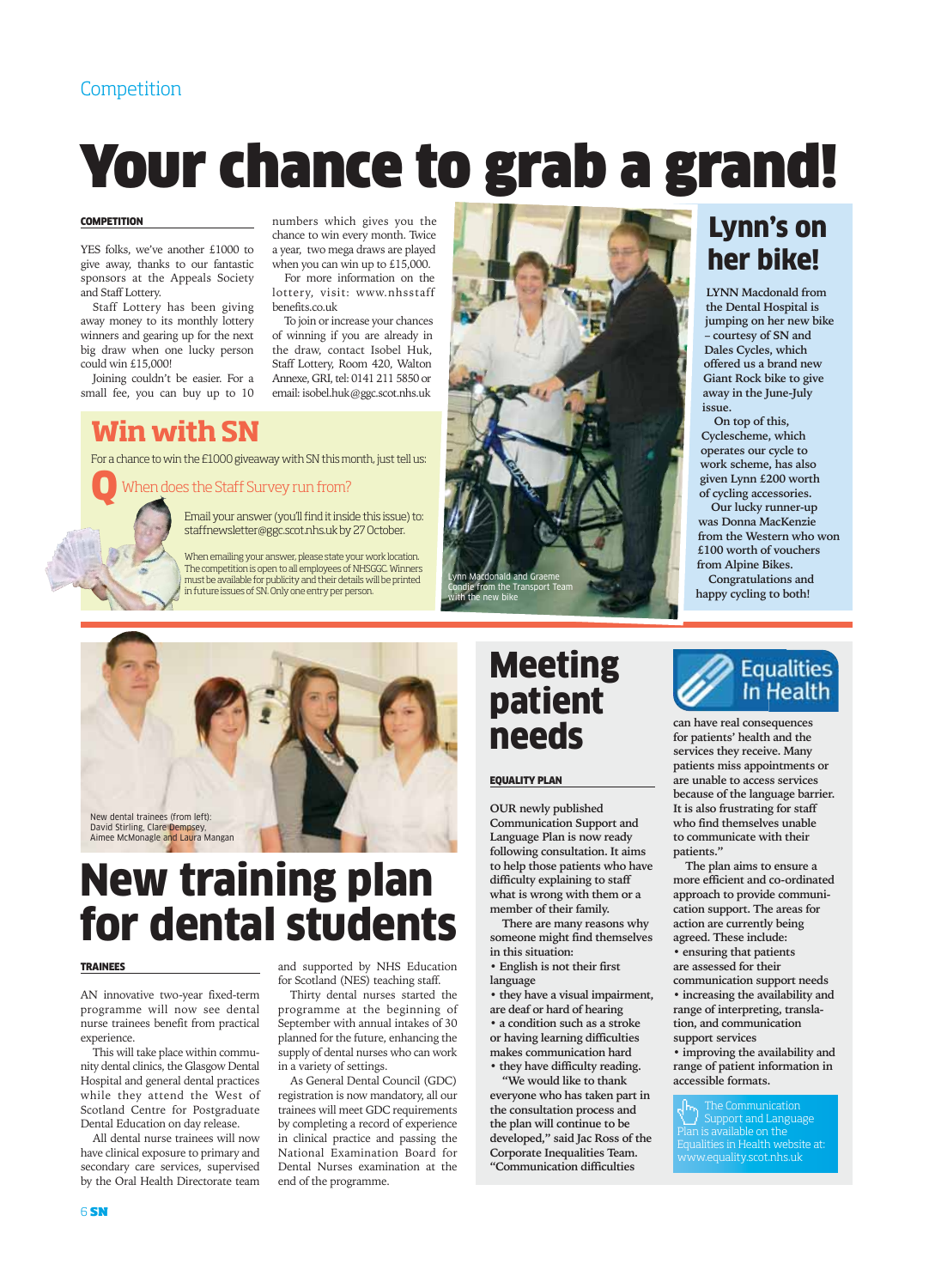# NHSGGC in the headlines

#### Community Maternity Units' marketing campaign

#### **Providing the hest care possible**

| the country of the country and the country of the country of<br>the factories the paint is consistent for | The collection and contract the companies are | and the company's property and the company's | ╾ |
|-----------------------------------------------------------------------------------------------------------|-----------------------------------------------|----------------------------------------------|---|
|                                                                                                           |                                               |                                              |   |

Greenock Telegraph

fы

**FOLLOWING the Board's decision in August to retain the birthing suites at Inverclyde Royal and Vale of Leven CMUs for a further three years, backed by a sustained communications campaign to raise awareness, there has been some early success in promoting the work of the units.**

**The news desk worked with CMU colleagues to set up positive features showcasing the work of the unit, the staff and some of the proud**



**new mums in local media including the** *Dumbarton and Vale of Leven Reporter***, the** *Lennox Herald* **and the** *Greenock*

Greenock Telegraph

WRVS

*Telegraph***.**

# Sandra lands £8000 jackpot and then volunteers to share it out

Docs said I might not walk after bike horror but I'm

Evening Times 09/09/08

**GUTSY is the perfect word to describe Kirsten Murphy, aged 11, from Dennistoun in Glasgow, who, despite serious spinal injuries as the result of a cycling accident, has amazed doctors by taking**

**Kirsten has been treated in the Southern General Hospital and her care is continuing at the Royal Hospital for Sick Children, Yorkhill. The plucky youngster, who was wearing a helmet at the time of the accident, is now a bike**

proving them wrong

Gutsy Kirsten back on her feet

**her first steps.**

**safety campaigner.**

Sandra, who has volunteered in the information and guiding services at the hospital for the past two years, was originally in line for a brand new car but decided to take the money instead so that she could share her good fortune.

VICTORIA Infirmary volunteer Sandra McDonald is wearing a bigger smile than usual following her £8000 win in the WRVS national raffle.

She said: "I just could not believe it when I was told I had won the prize draw. I wanted the money instead of the new car so that I could share it with my family, as this will give me just as much pleasure as spending it on myself.

"Don't get me wrong, I will still find plenty of time for a few trips to the shops and I am sure my husband and I will also go away somewhere exotic for a holiday.

"I love helping people. I worked as nursing auxiliary at the Vicky for more than 26 years and when I retired I wanted to give something back

#### and felt joining the WRVS would help me do that. I would recommend volunteering to anyone."

PRISCRIPTION BOULDED

Lady luck is smiling

Joan Dudley, WRVS project manager at the Victoria Infirmary, was delighted that Sandra had the winning ticket.

She said: "This good fortune could not happen to a nicer person and it does not surprise me that Sandra is sharing her winnings with others.

She is just that type of person."

£8,000



#### MEDIA

YOU'VE read about your colleagues in the news, now find out how you can get your service recognised.

There are always good opportunities to promote NHSGGC and its staff in a positive way – and the news desk can look at your ideas and develop them for you.

Here are some tips on what makes a good story:

• patient services, innovative treatments and new initiatives are our main sources of good news – we need to tell people about them

• people want to know about advances and innovations in technology and medicines. If your department is doing pioneering work, let us know about it

• people also want to hear about human-interest stories. So, if you have a patient who has overcome the odds and they want to publicise their story, let us know and we would be happy to take it forward

• remember the importance of letting the people we serve know what we are doing

• let us know as soon as possible so we can get something set up. It's no use letting us know after the event!

• local papers are often interested in people – so if you have a colleague retiring after decades in the job, people in the local community will be interested to hear about it. You may have someone working in your department who does interesting volunteer work or excels in a sport, or have a colleague travelling abroad for a charity project – all of these would make a nice story

• if you have an idea which you think could make a good story call us and we can help you set the wheels in motion.

Contact the news desk tel: 0141 201 4429 or email: pressoffice@ggc.scot.nhs.uk

**10 June 2008**